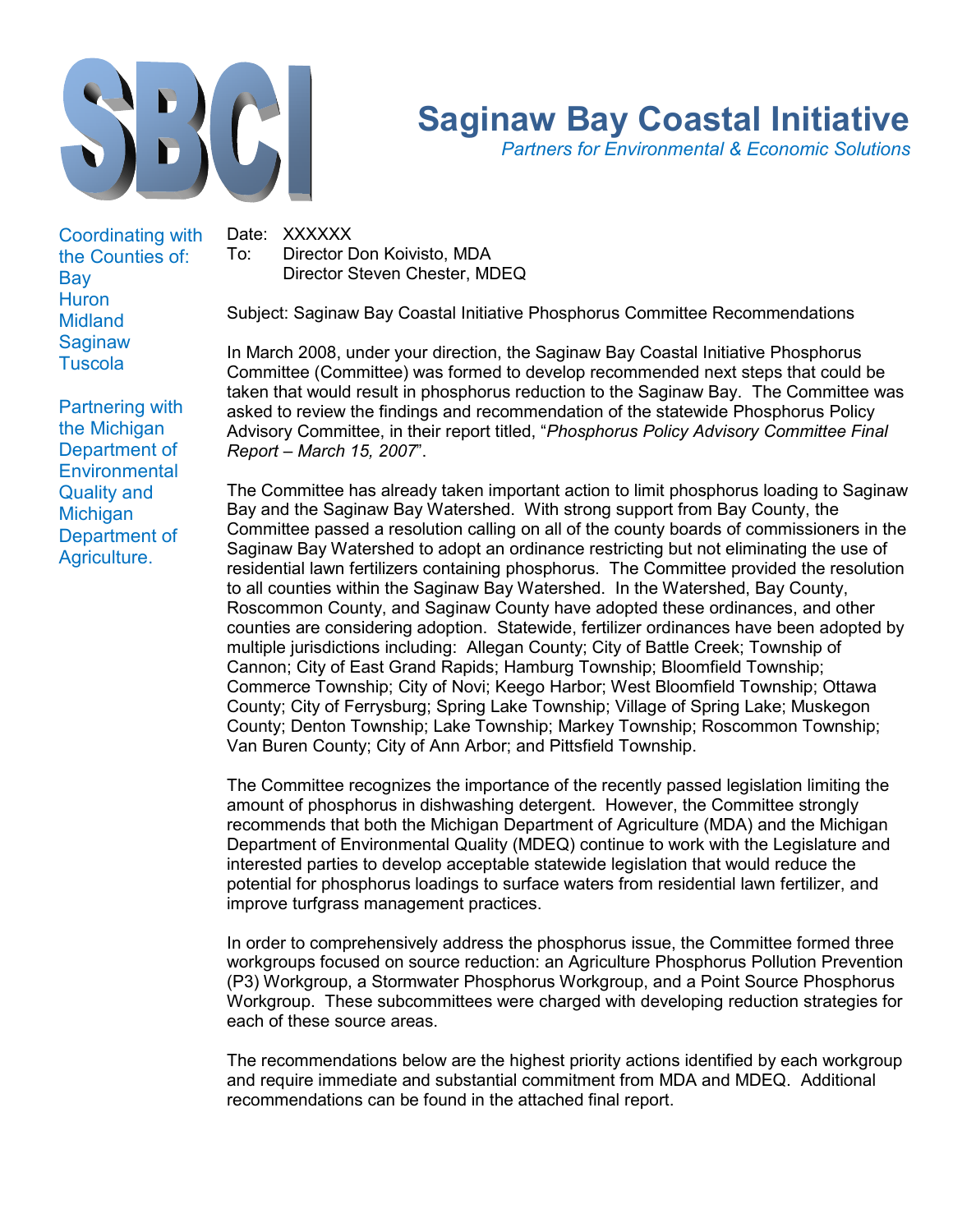### Saginaw Bay Coastal Initiative Phosphorus Committee

- After review of existing information regarding phosphorus sources and loadings to Saginaw Bay, the Committee recommends the MDEQ in cooperation with local interests, develop specific and attainable phosphorus goals for the Saginaw River and for Saginaw Bay.
- The Committee also recommends that MDEQ in cooperation with local interests develop a Saginaw River and Bay Phosphorus Strategy to meet the newly defined goals. While the recommendations in the attached report are a starting point for action, it is anticipated that additional measures may be necessary to achieve the new phosphorus goals.
- The Committee recommends that Phosphorus loadings from direct tributaries to Saginaw Bay be determined and this information be incorporated into the Phosphorus Reduction Strategy for Saginaw Bay.
- The Committee recommends that efforts be made to coordinate with the Saginaw Bay multi-year study being conducted by the National Oceanic and Atmospheric Administration (NOAA) as well as other on-going monitoring efforts to facilitate the development of the above goals. However, this does not mean that development of the above goals and implementation of the Phosphorus Reduction Strategy for Saginaw Bay be delayed until completion of the NOAA study.

## Agricultural Phosphorus Pollution Prevention Workgroup

- The Committee recommends that MDA and MDEQ, in cooperation with Michigan State University, convene a workgroup to develop consistent crop nutrient recommendations, specific to the Saginaw Bay area, supported and promoted by all groups providing direction for farmers.
- The Committee recommends that MDA and MDEQ seek funding for five Conservation District livestock specialist positions in the Saginaw Bay area to focus on technical assistance to small and medium size livestock operations.
- The Committee recommends that MDA and MDEQ facilitate a meeting with USDA Natural Resources Conservation Service to discuss streamlining their process to focus on low cost, practical solutions for small and medium sized Michigan farm operations to address environmental issues.
- The Committee recommends that MDA and MDEQ encourage and streamline regulations regarding agricultural waste management to incorporate "green" technologies such as anaerobic digesters, and composting facilities using co-mingled waste.
- The Committee recommends that MDA in cooperation with Michigan State University and MDEQ, seek funding to provide new and maintain existing research farms in the Saginaw Bay area to demonstrate various management practices and evaluate their effectiveness under different cropping systems.
- The Committee recommends that MDA in cooperation with Michigan State University and MDEQ, identify means to establish the Saginaw Bay area as Michigan's agricultural subsurface tile drainage research area for water quality and pursue funding for this effort.

### Stormwater Phosphorus Workgroup

- The Committee recommends that MDEQ, in cooperation with local health departments and other interested parties develop and implement a common data management system, educational outreach program, and enhance local partnerships in the Saginaw Bay Watershed to adequately address pollution problems from onsite wastewater treatment systems.
- The Committee recommends that MDEQ, in cooperation with local stormwater authorities and other interested parties, seek funding for a pilot project to promote Michigan's Low Impact Development manual and Filling the Gaps manual throughout the Saginaw Bay Watershed.
- The Committee recommends that MDEQ work with the Michigan Legislature to actively support current Stormwater Utility Fee legislation that will provide local municipalities with a mechanism to collect sufficient funds to implement stormwater programs.

## Point Source Phosphorus Workgroup

• The Committee recommends that MDEQ, with the cooperation of local wastewater treatment facility operators, provide technical support and seek funding to develop a Best Management Practice (BMP) Manual that provides sustainable practices and guidance on economically